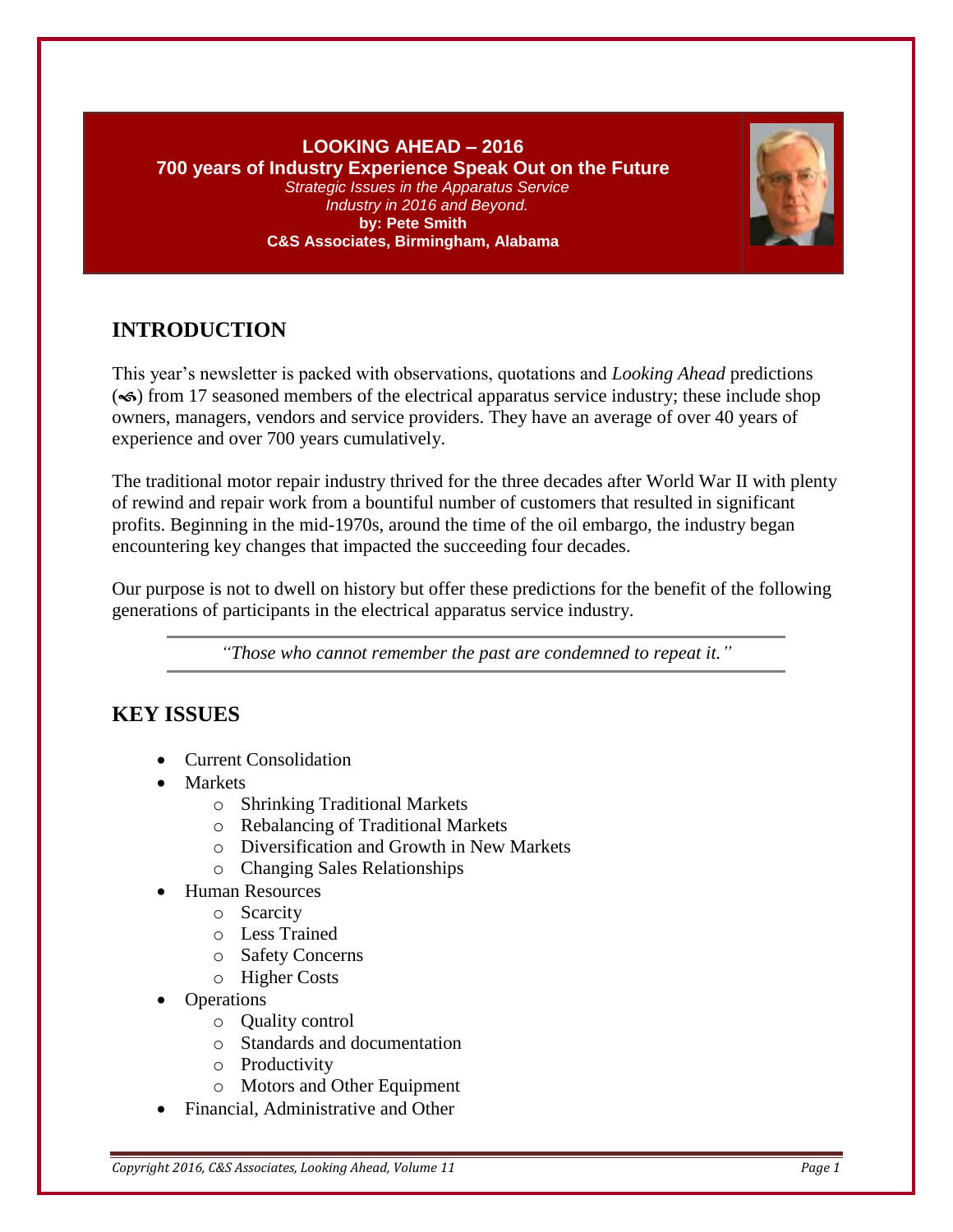## **CURRENT CONSOLIDATION**

This second consolidation of private equity (PE) firms and strategic buyers acquiring larger shops has slowed down.

*Go to "The 'RACE' Back to the Future," [2013 Looking Ahead](http://www.value-a-business.com/LookingAhead/2013LookingAhead.pdf) newsletter for a look at the 1978-1982 consolidation and the current buyers' investment criteria*

There are many potential buyers still cruising the industry for acquisition opportunities; however, the low-hanging fruit has been picked. The PE firms that have made the consolidating acquisitions are beginning to experience the reality of the sales cycles that are historically inherent within the industry as emphasized by downturns in coal, oil, and other commodity industries.

 As long as interest rates remain relatively low, there will be "pools" of private money available for acquisitions to improve the PE investor's returns. However, the financial incentives to sell are limited. PE valuations are typically limited to historical multiples with little consideration of strategic potential.

Ex-owners with cash on hand face low financial returns on stocks or bonds. Even an 8% return on investment in their own company is better than a 4% return or less on financial investments, and the owner has a job!

 Smaller shops will continue to be limited to making deals with each other or other smaller companies. Most of these deals are significantly financed by the seller. The deal transaction costs and ongoing overhead costs associated with a larger PE firm or large strategic buyer cannot be profitably absorbed with acquisition of smaller shops.

Vendors are also consolidating as the traditional industry shrinks. Many motor manufacturers have already consolidated their traditional brands of motors. Historically, there were dozens of distributors of wire, insulation and shop supplies.

Today there are only two major distributors and a small handful of regional distributors. The majors are abandoning "windshield" coverage of certain regions in favor of centralized warehouses, phone sales, independent reps and online ordering.

> *"As the motor repair industry continues to consolidate, the supply chain will continue to shrink as well. Costs for shipping will rise and the vendors will have increased pricing power with less competition."*

 This trend toward more consolidation will continue for years to come. It will provide exit opportunities for larger business owners, but not necessarily at the price level they expected.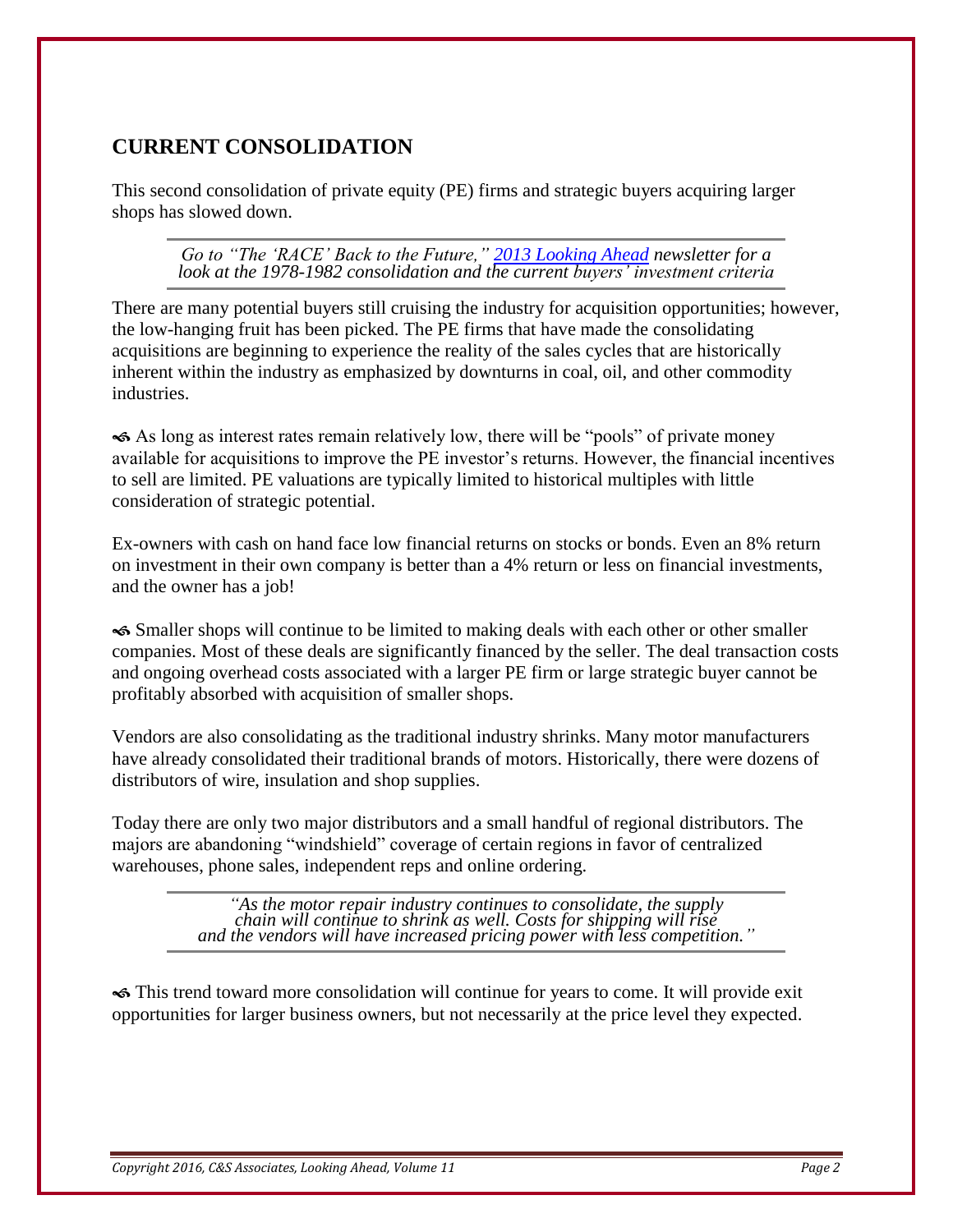## **MARKETS**

### **Shrinking Traditional Markets**

Among the reasons for the shrinking of the traditional rewind and repair markets are:

- US manufacturing moving offshore
- Better insulations, bearings and motor protection devices
- Cheaper replacement motors relative to the repair costs
- The war on fossil fuels
- Decreased customer plant investment, especially since the recession began in 2008
- Government policy and regulatory actions

 Until the US trade, tax, labor and regulatory policies are made less costly, the trend for more jobs to move offshore will continue. Many industries have been lost for the foreseeable future, such as mass-produced clothing manufacturing.

> *"Government intervention into the repair market up to and including eliminating rewinding some types of motors entirely is possible under the guise of energy efficiency and environmental impact."*

The repair point of a standard motor has gone from near 5hp toward 100hp or higher.

 Cheaper motors will continue to drive up the horsepower on standard motors where repairs and rewinds are economical, thus further reducing the population of repairable motors. Less motor failures from new technologies and better materials will also reduce the need for future rewinds.

> "*The cheap (foreign) motors coming in push the feasibility of motor repair to higher and higher HP ratings, so as the new motor sales grows, the repair side continues to be eroded by this issue….in the future our shop repair (may) only be above NEMA ratings or special units."*

 As the traditional markets continue to decline and with the increased capital expenditures needed (discussed below), it is likely that bigger shops will get bigger and smaller shops that rely on traditional markets will diminish in size and number.

"*Back then (1976) there were about 2,600 EASA shops and 1,400 Non-EASA shops. (Today) EASA is down to about 2200 shops and there may be 800 or 900 non-EASA shops around, but that number is declining." (These figures were one contributor's estimates and not verified with EASA)*

. The war on fossil fuels will continue regardless of the US political tides. Natural gas will become an interim fuel until the renewable energy capacity and costs are competitive.

Companies in the eastern and western coal belts, and the oil drilling states, are reaching out into neighboring geographic areas already served by non-fossil fuel based repair companies. This has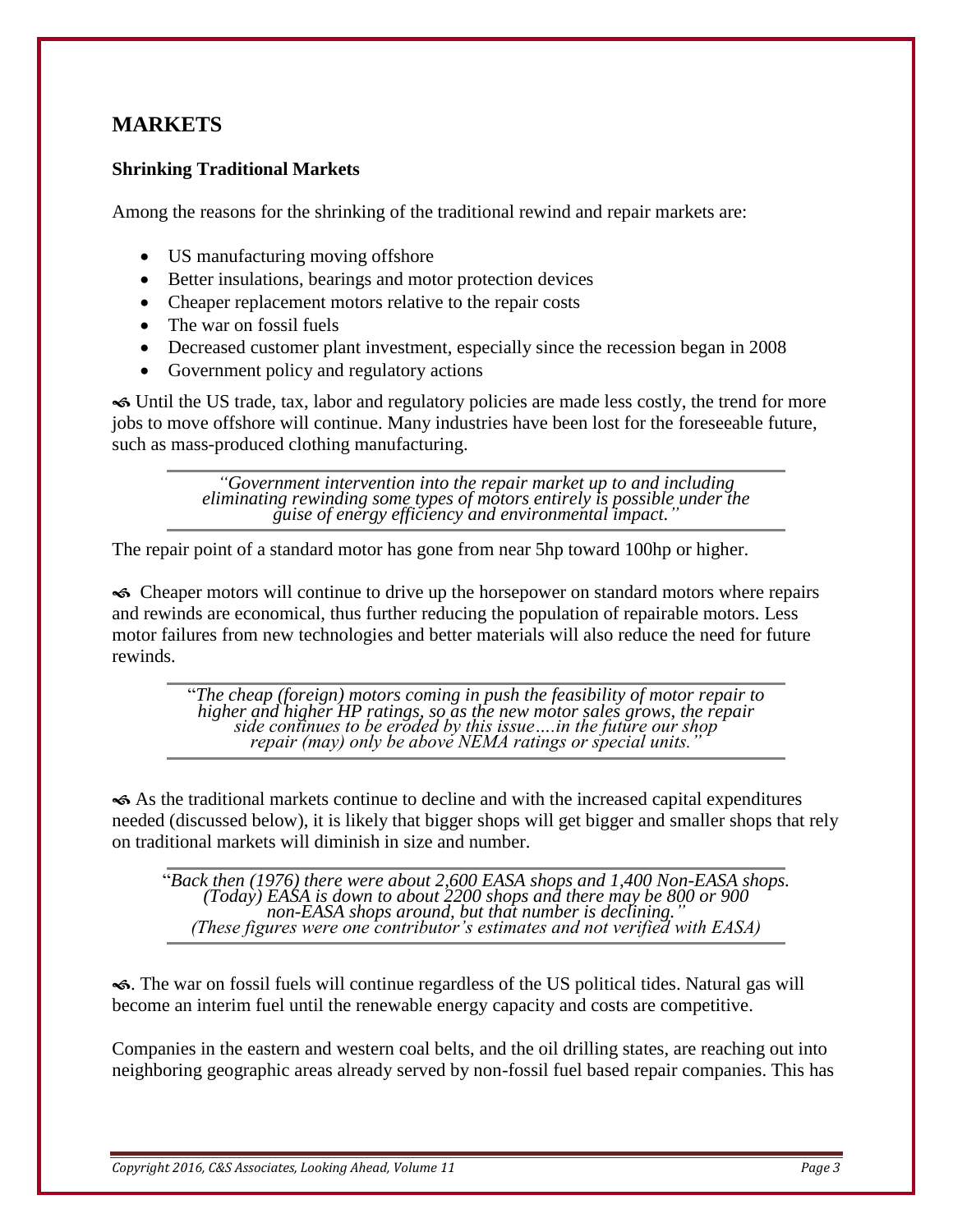resulted in driving down prices in these extended areas, a redistribution of personnel, and lower profits for everyone.

 Eventually, and unfortunately, there will be some shake out of the financially and technically weaker shops unless oil prices rebound significantly and the war on coal is ended.

There are higher cash flows and more idle cash balances in big corporations than ever in history. This cash is being directed toward increased dividends and share buy backs. Some of it is effectively frozen offshore or can only be used offshore because of oppressive and archaic U.S. tax laws.

Corporations are not reinvesting in capital plant and equipment in the U.S. anywhere near historic levels. Political uncertainty at home and abroad, pressure for quarterly earnings, residual carryover of the 2008 recession scare and a host of other reasons are causing this.

Throughout this newsletter, reference is made to increasing oppressive government regulations: safety, health care, environmental and other. Many contributors reference government regulations in one form or another as a major deterrent to growth.

 Until there is a sweeping change in the role of government, far greater than the results from one or two presidential elections, government regulations will increase. Regulations are a source of power and money for the politicos that control them and for the U.S. Treasury when fees or fines are imposed.

#### **Rebalancing of Traditional Markets**

From the late 1970s to the mid-1990s, the repair services of GE (160 plus shops in the 1970s), Westinghouse (60 plus), scores of captive shops in steel mills and other process industries, and shops on Navy ships were all substantially eliminated. As an estimate, these shops counted for as much as 40% of the total repair and service market. The transfer of this work to the independent shops counteracted the ongoing decline in traditional repair services.

 This rebalancing is over now, but may reemerge if the current consolidation in the industry begins to unravel.

#### **Diversification and Growth in New Markets**

Industry growth has come primarily from diversification including:

- Energy efficiency motors and related controls
- Panel building
- Technical field services
- Sub-contracted maintenance services
- Machining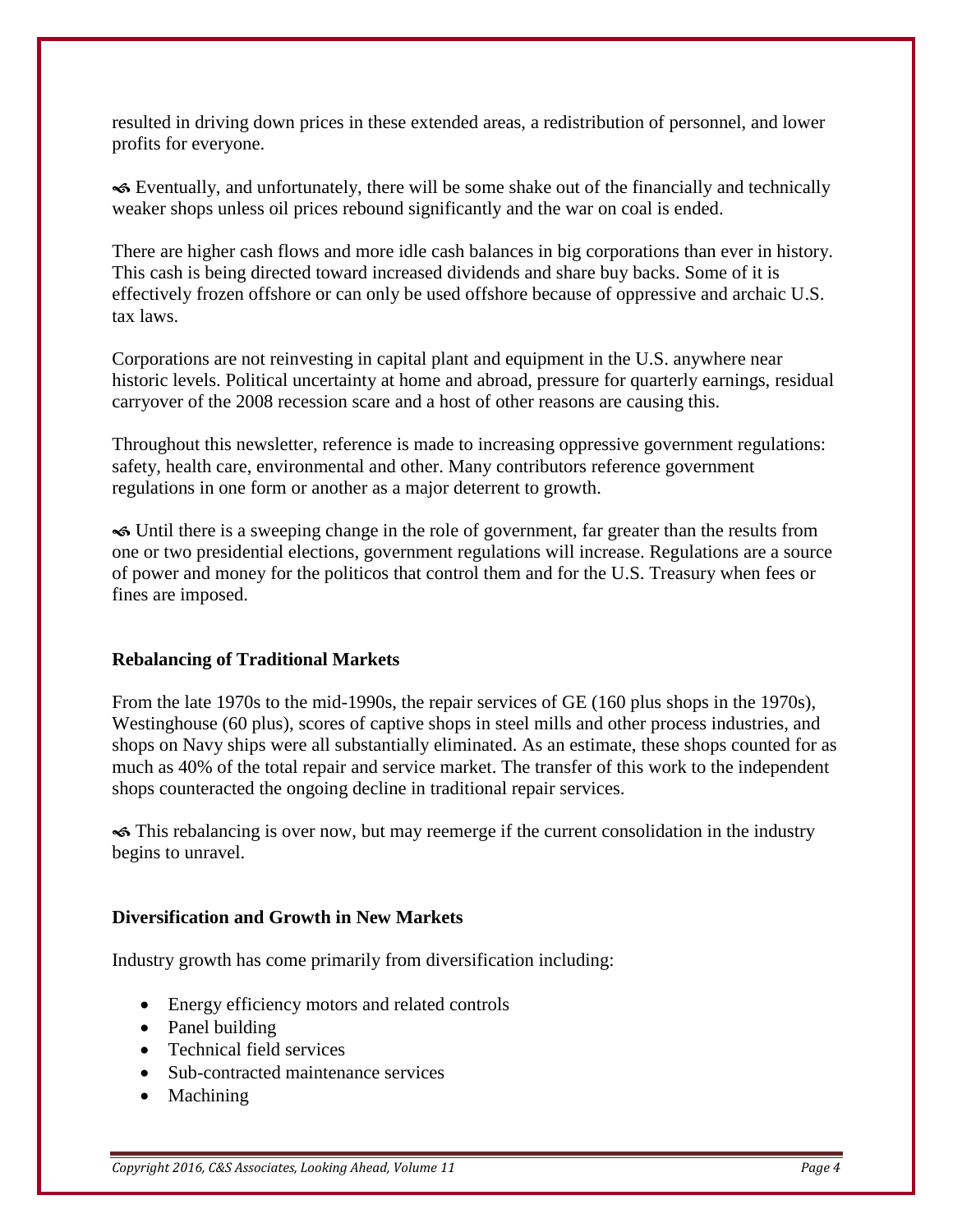- Pump and other mechanical repair and services
- Servo repair
- Sophisticated shop and field testing services
- Motor management
- Renewable energy production
- Energy conservation

Some of this growth is work transferred from companies done outside the core electrical apparatus industry, e.g. pump repair. Other services arise from the increase in technology, e.g., electronic controls and servo repair.

> "*The customer base ….will require repairs on equipment that does not even exist today, technologically speaking."*

Continuous monitoring of the services needed by your customers is the key to future growth.

Your customer's capital expenditures that are based on new technology will continue to change their maintenance and repair needs. As their equipment and processes improve, your company will need to improve its capabilities and talents to service these customers.

 Standard motor and control product sales will decline from the inability to compete on price with the broad-based electrical distributors and the Internet. Within a decade, we will see drones flying replacement parts and small motors directly to a job site. And they will come from an Amazon or similar large distributor warehouse.

> "*Medium and High voltage VFDs will become the norm not the exception.*  Low voltage drives will become a commodity and the path to market will *shift from EASA shops to broad-based distributors*."

 Servicing and repair of wind, solar, water and other renewable energy equipment will continue to grow. In 2015, more people worked in the renewable energy industries than in the oil and gas industries. The entire country of Portugal recently went four days in a row without using any fossil fuel energy.

 For companies not serving customers producing renewable energy, growth opportunities exist to help customers reduce their energy expenditures through motor efficiencies and technology. In some industries, energy has replaced labor as their largest cost.

## **Changing Sales Relationships**

"*Things are changing but still the same as 47 years ago. Customers don't want to stock a spare for a critical application, but when it fails it becomes "our" problem. Why don't we have one of those in our stock? Why does it take so long to rewind it, if you don't have one in stock?"*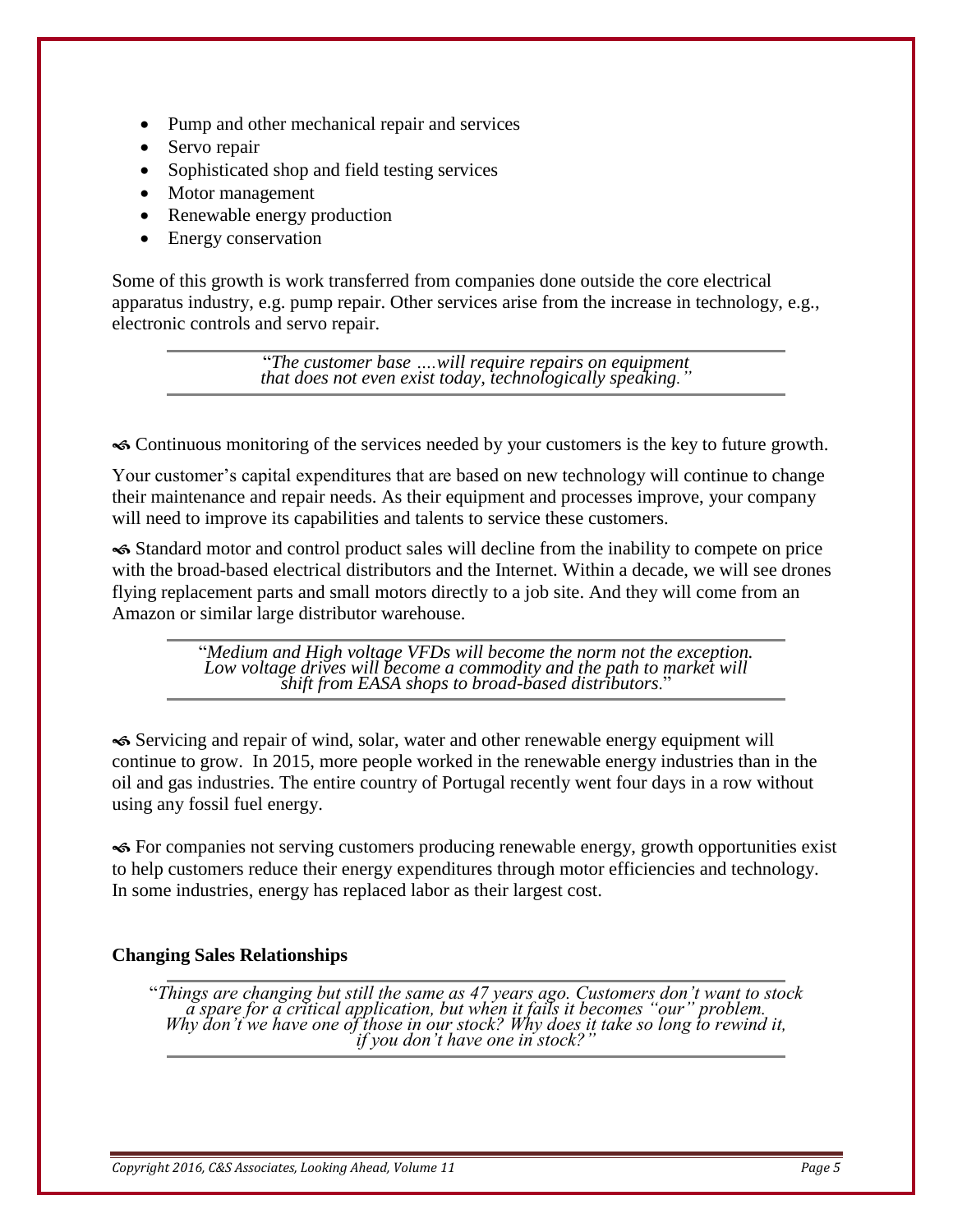Traditional "windshield" sales activities have declined. Purchasing, accounting, voice recordings and other gatekeepers are making it harder to get face time with decision makers. NASCAR box seats, fishing trips, and other traditional major sales incentives are limited to the executive suites in larger corporations. These are no longer part of a standard salesperson's arsenal of selling tools.

Email and texting have replaced most written correspondence. Web sites have replaced much of the previously printed sales and technical literature. Customers are insulating themselves from direct vendor contact. However, customers are demanding more when they need a service. If you can't be reached on your cell phone within a couple of minutes, the customer may call an alternative vendor for service.

"*I am shocked at what I am sometimes asked to do now. Store Spare Motors for N/C, (No Charge)repair motors now and bill them 90 days to 6 months later, warranty motors that have been in service for over 5 years because the customer thinks that it should have lasted longer. The list goes on and on…what customers ask and expect you to do now days, where 10 or 15 years ago it was not even considered or the customer would be embarrassed to ask such of a vendor*."

"*You no longer make the repair/replace decisions. You have to do 4 to 6 hours of preliminary testing, taking critical measurements and then quote the motor alongside the cost of the new motor. In about 50% of the cases the motor sent in for repair is scraped and the new motor purchased.*

 Customers will continue to find ways to insulate themselves from vendors until the need arises.

 Customer demands will continue for "free" technical and administrative services will increase as long as vendors allow it. These creeping costs (discussed elsewhere) are margin killers. Sometimes it becomes necessary to fire a customer or steadfastly invoice them for the technical assistance.

"*The customers know just enough to be dangerous and they are dictating the policy."*

## **HUMAN RESOURCES**

Almost every contributor addressed the changes in the area of human resources.

"*Challenges past and future....people...people.... people...."*

"…*the need for quality people has never been greater. This is the overarching main concern of our business. It's one that we can almost not spend too much time on."*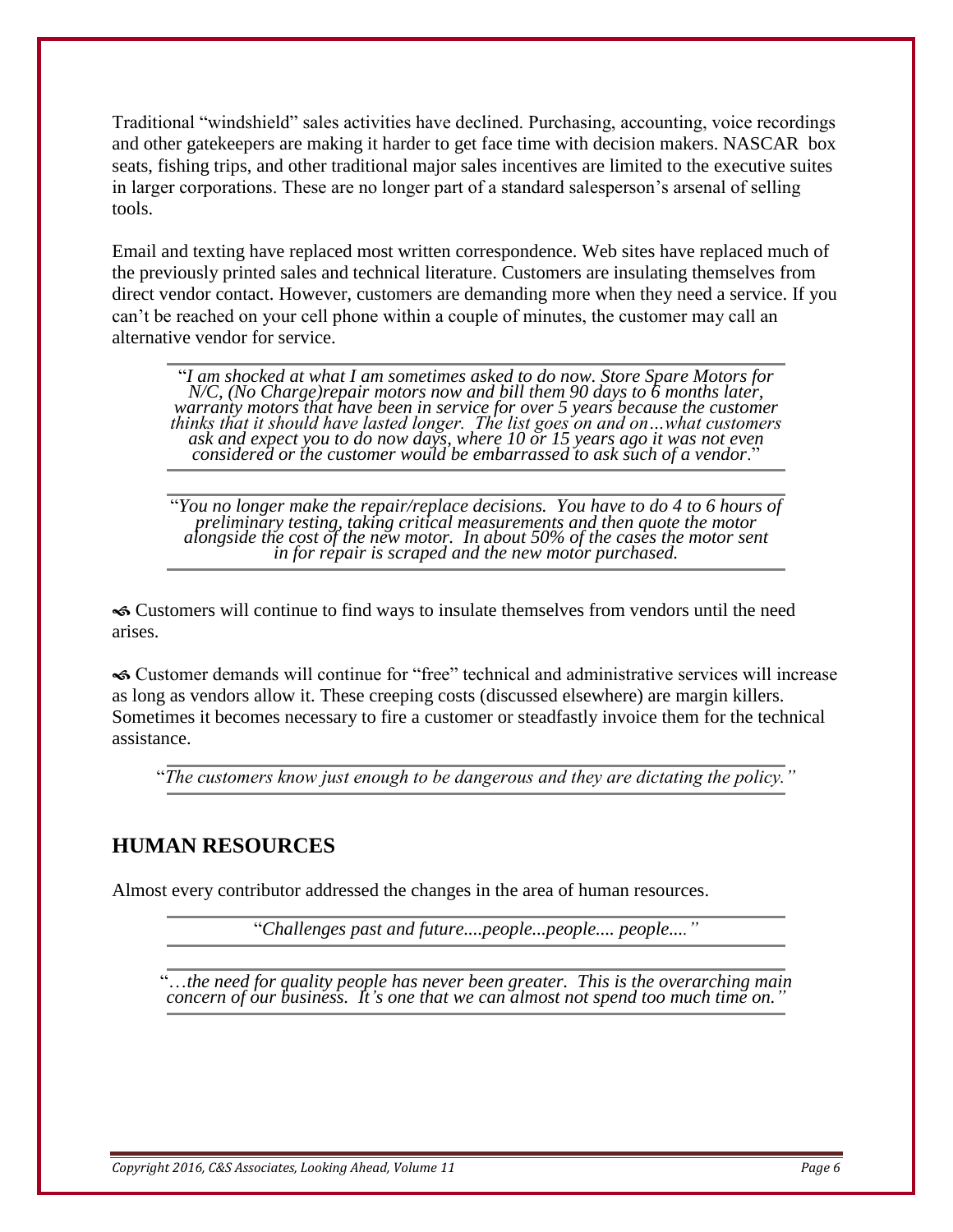### **Scarcity**

Members of the Greatest Generation, those that returned victorious from World War II and built this industry, have retired or passed on.

The scarcity of quality employees today stems from many factors:

- Baby boomers (born 1946-1964) are reaching retirement age
- Less interest by younger people in getting into trades
- No trade school motor winding courses
- Teaching/apprentice programs in Westinghouse, GE and the Navy are gone
- Poor public education standards

We are seeing more employees working into late 60s and sometimes into 70s. The recessions in 2000 and 2008 seriously reduced retirement benefits from IRAs and pensions. Often these employees have a better work ethic and more skilled talents than employees in Generation X (born from 1965-1980) or Generation Y (1981-2000), i.e., the millennials.

### **Less Trained**

Training is now the responsibility of the employer.

*"(With the reduction in the number of shops) the teaching/apprentice programs from years ago from companies like Westinghouse and General Electric (and the Navy) no longer exist….has really made for a lack of talent in the industry."*

 Training costs, even at very basic levels, will continue to increase. Training is a double whammy. Not only will the employer have to pay for the costs of training, every hour in training reduces the number of hours available for production and billing. In theory, more training should get a better billing rate, but that only happens with aggressive and timely price changes.

"*Training is now on the job, watching someone else*."

Fortunately, webinars have reduced the cost of delivering certain types of classroom training. Trade associations offer more and more classes.

#### **Safety Concerns**

Safety has become a more significant issue in the past decades, as it should be. This is a result of both pushing from the regulatory agencies and insurance companies and pulling as employers and society in general became more cognizant to safety issues.

Most shops now have safety directors and regular safety meetings. Customers are demanding not only safety training for on-site services, but trade certification and re-certification for welding,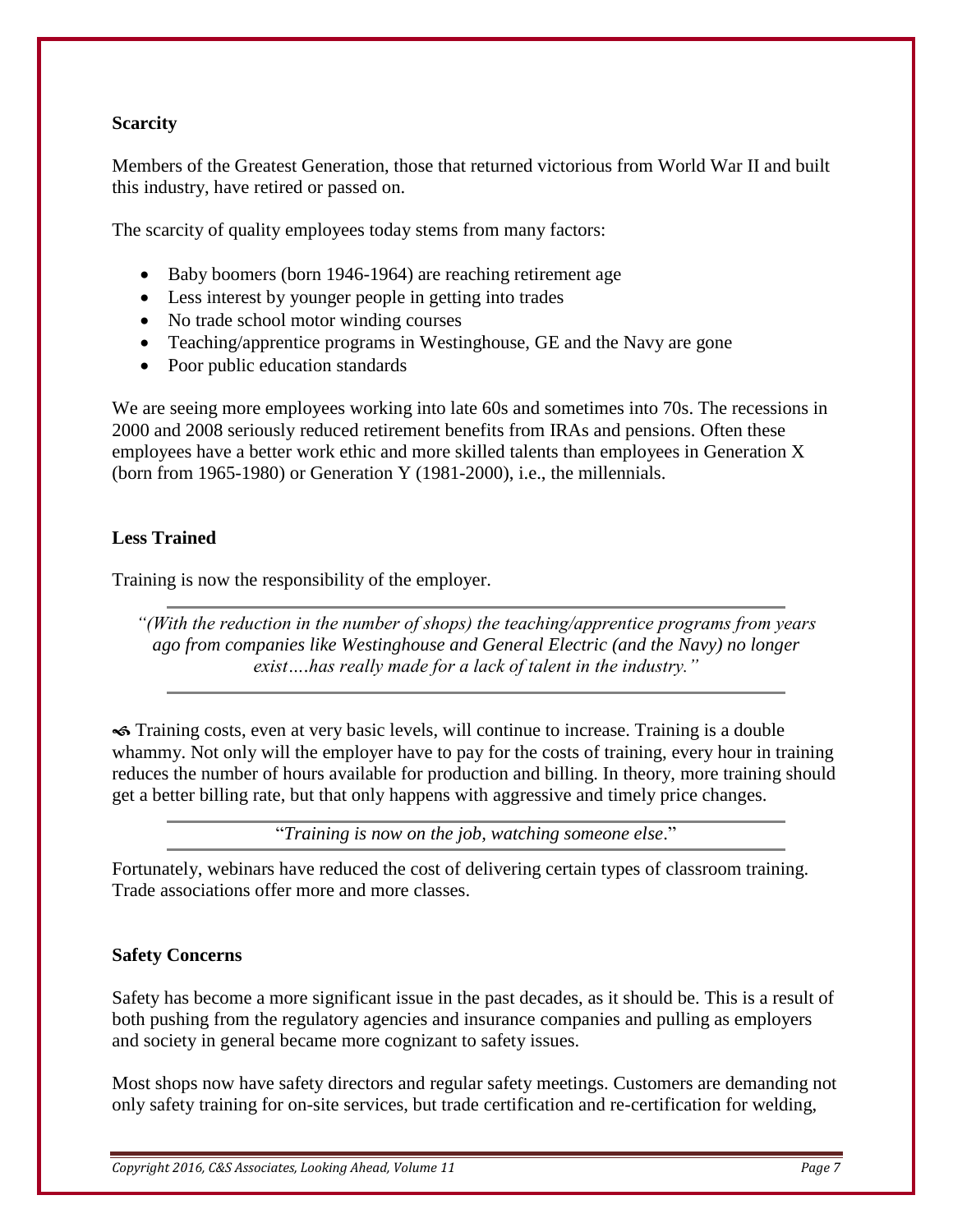crane inspections, and other critical services. Safety, like other training, is an out-of-pocket cost that is hard to recover. It pays off in the long run, as it only takes one serious injury or death to drain the company both emotionally and financially.

## **Higher Costs**

 With the decrease in the supply of quality employees, both shop and management, the pay rates needed to attract and retain good employees will continue to increase faster than inflation, even at the entry levels. This rise is also driven by the federal and state government increases in the minimum wage.

There are cases of skilled experienced shop employees negotiating sizeable signing bonuses to change employers or deferred bonuses for staying with an employer for some period of time.

 Similarly, fringe benefit costs, especially health care, will increase as a result of an aging population and also from government mandates for universal health care. Extended maternity leaves for both parents, liberal time off policies, higher unemployment and workman's compensation costs, potentially higher employer contributions to Social Security and Medicare, all contribute to the average cost of an employee.

"*Our biggest worry….. is what our health insurance will do this summer at renewal."*

A lack of improved productivity in the industry (discussed elsewhere), increased training costs (discussed elsewhere) and more customer demands directly reduce the bottom line.

More important, all of these overhead costs tend to creep up over time. They are not like a price increase announced by a wire or bearing supplier or a motor manufacturer. Product price increases can be more easily passed through to the customer pointing the finger of reason at the vendor price increase. The industry has always been slow to respond to creeping cost increases, especially in overhead accounts. Much of the decline in the profitability of the industry (discussed elsewhere) can be attributed to less than aggressive pricing.

 Future employment decisions need to consider the total cost of an employee, not just the hourly rate or monthly salary.

 $\leftrightarrow$   $\leftrightarrow$   $\circ$  Direct costs and creeping overhead cost increases must be analyzed frequently **and timely price adjustments made to maintain margins.**

"*You can't sell below break-even and make it up on volume!"*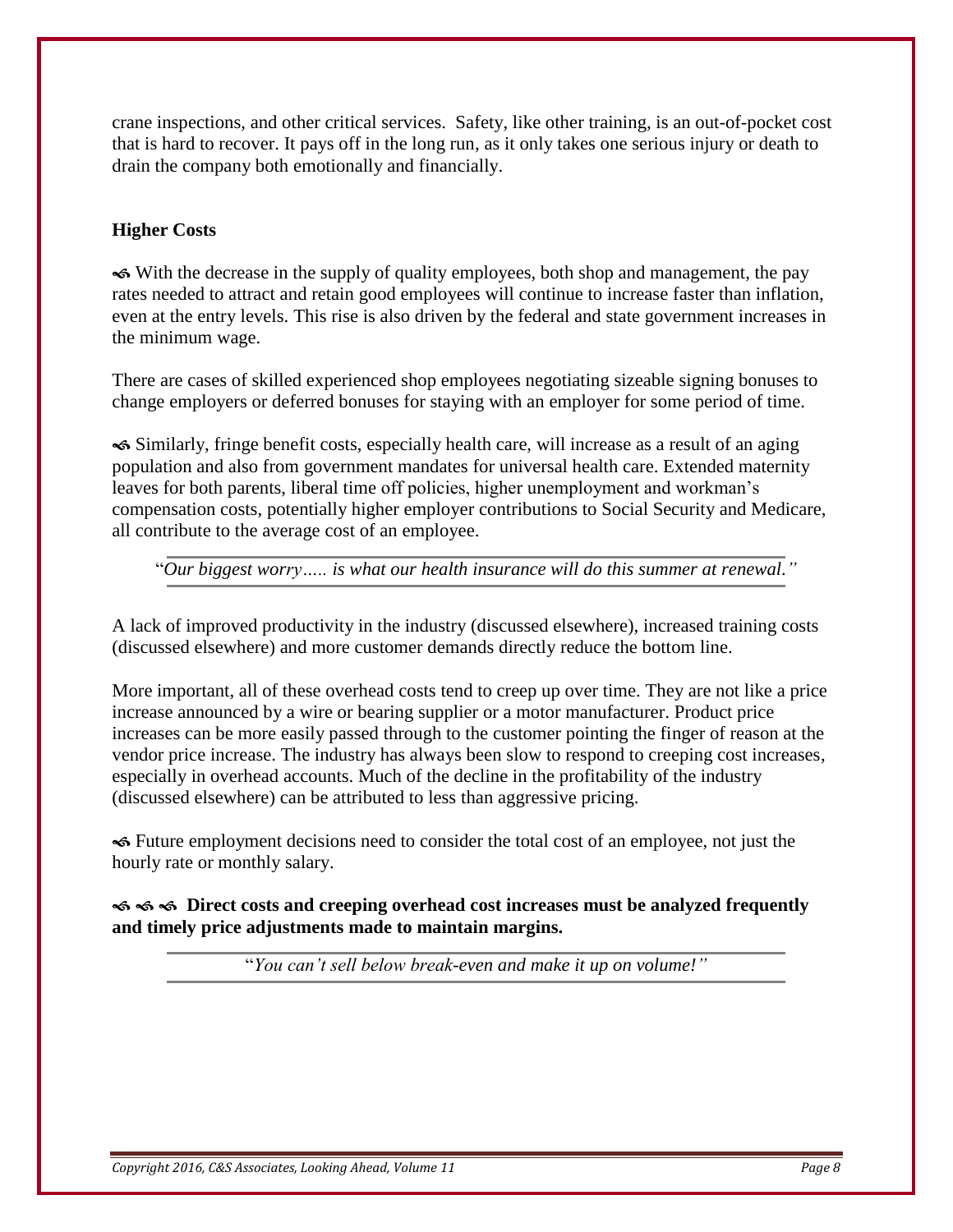## **OPERATIONS**

### **Quality Control**

The most significant area of change in the shop is quality control.

"*The quality of insulation and wire is much better than it was. - So is the quality of our stator laminations after the burn out process. 4 decades ago we guessed – today we know due to accurate measurement."*

Capital expenditures in the industry have been focused on test equipment: better test panels, motor circuit analyzers, and the list goes on.

#### **Standards and Documentation**

"….*standards much improved over the years."*

To stay competitive, shops have had to increase conformance to new qualify control standards such as IS0. These standards require complete documentation of shop procedures, certain training levels, regular current calibration of measurement devices, and the list goes on.

"*I just got off the phone with one of the \_\_\_\_\_ shops in Canada and his comment about today's owners/customers is that they are demanding much tighter tolerances than ever before. Even the manufacturer's tolerances are not good enough. There are too many 'experts/consultants' running around today trying to justify their existence by saying they can make things better by tightening up tolerances and putting requirements on the repair shops that are quite frankly ridiculous. It will only get worse and cost the owner more money*."

The irony is that the higher quality, longer lasting repairs reduce potential future repairs on those units. But, at the same time, the customer wants a price for the repair based on some historical invoice, sometimes a decade old, before many of these quality assurance costs were standard in the industry.

 Quality requirements and costs will continue to increase as long as technology increases to test more accurately and new materials and processes are introduced.

#### **Productivity**

Unfortunately, the capital expenditures and other QC expenditures required by the customer have affected the money available from productivity improvements. There are a few pieces of equipment that have improved productivity, e.g., parts washers and automatic winding machines. However, with little exception, motor rewinds and repairs require almost as many labor hours today as decades ago.

Even reading the industry trade magazines, the majority of the articles are related to methods and improvements in testing, government regulation and other topics not related to improving labor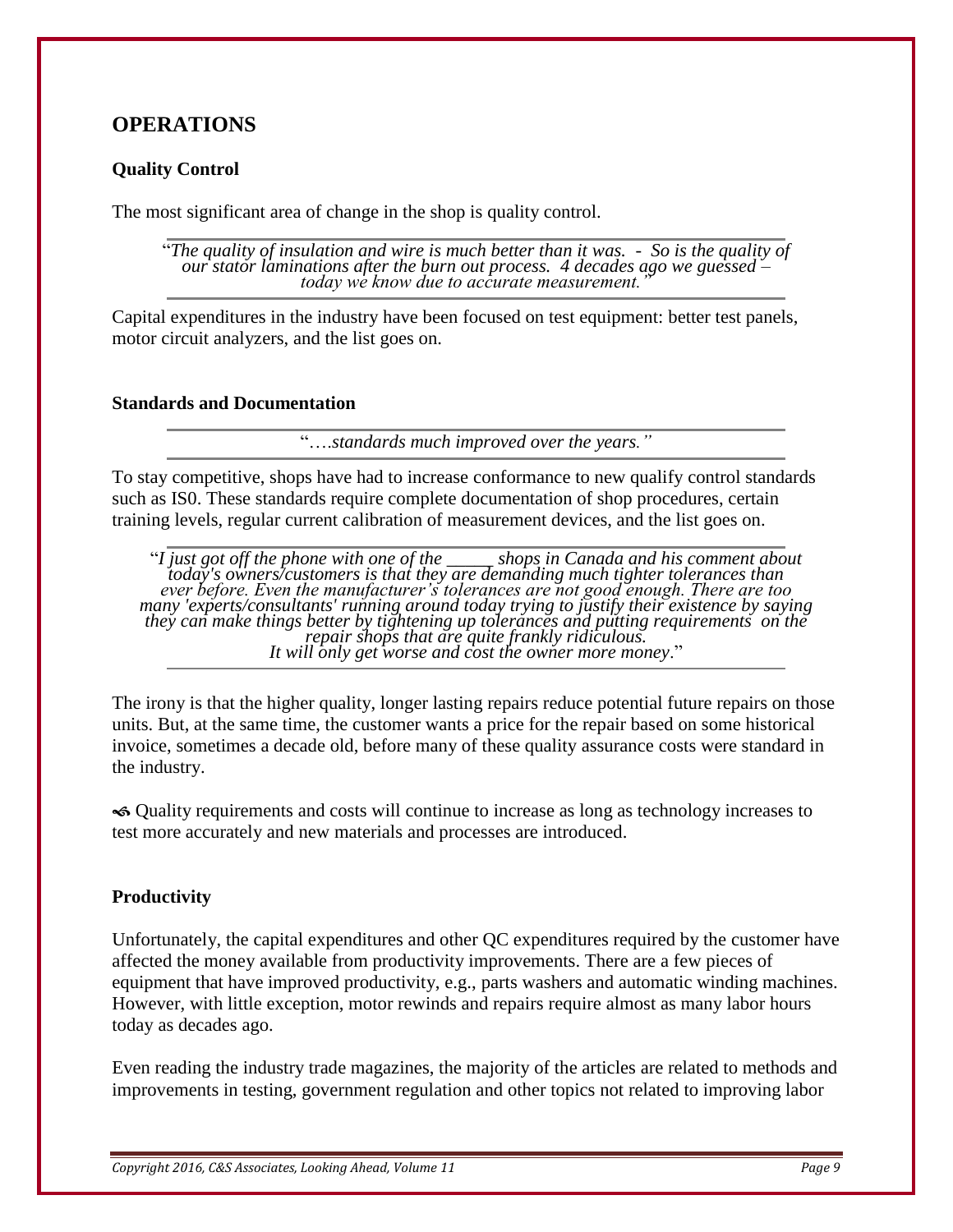productivity. Little attention is paid on how to do the job with less direct cost while maintaining quality and safety.

No contributor directly addressed improving productivity!

### **Motors and Other Equipment**

The influx of customer motors and other equipment manufactured offshore is pronounced. The quality of this equipment varies. For many customers that are price driven, the brand name on the motor or the location of the manufacturer is not important. The only question is does it meet the minimum specifications now? Total life cycle time and running costs are not important.

More sophisticated motor customers are looking at total life cycle time and running costs.

 Offshore motor manufacturing will continue to increase. Lower quality motors, particularly from mainland China and Southeast Asia, will improve. Do not forget the lesson from the Japanese. As Japan was rebuilt after World War II, there was in influx of "cheap" goods of all kinds. "Made in Japan" was synonymous with "Made Cheap." Today, Japanese cars and other manufacturer goods are some of the finest in the world. China may copy that model 50 years later.

It may be research in the electric car by the automobile manufacturers, Japanese, Chinese, U.S., European or others, that eventually leads to improvements in electric motors.

 Permanent magnet materials not using rare earth elements are predicted to be commercially available in the next decade for improving motor efficiency.

"*These will create some new problems for the repair industry, and it is not clear that we will even repair these. There are safety concerns with the mechanical portion of repairs, and it is not clear whether the permanent magnets will be reusable after a failure."*

Manufacturers are supplying less and less data and technical assistance. Often the only data they will supply is what they have online. This offers opportunities for field service diagnostic services.

## **FINANCIAL, ADMINISTRATIVE AND OTHER**

The industry was a 15% pre-tax business; today it is closer to a 5% pre-tax business. Margins have declined and operating costs increased.

"*It is not a cheap business to be in or get into like it once was."*

There was almost no mention of how computer systems and the Internet have changed the way the industry does business: communications, advertising, recording transactions, record keeping, etc.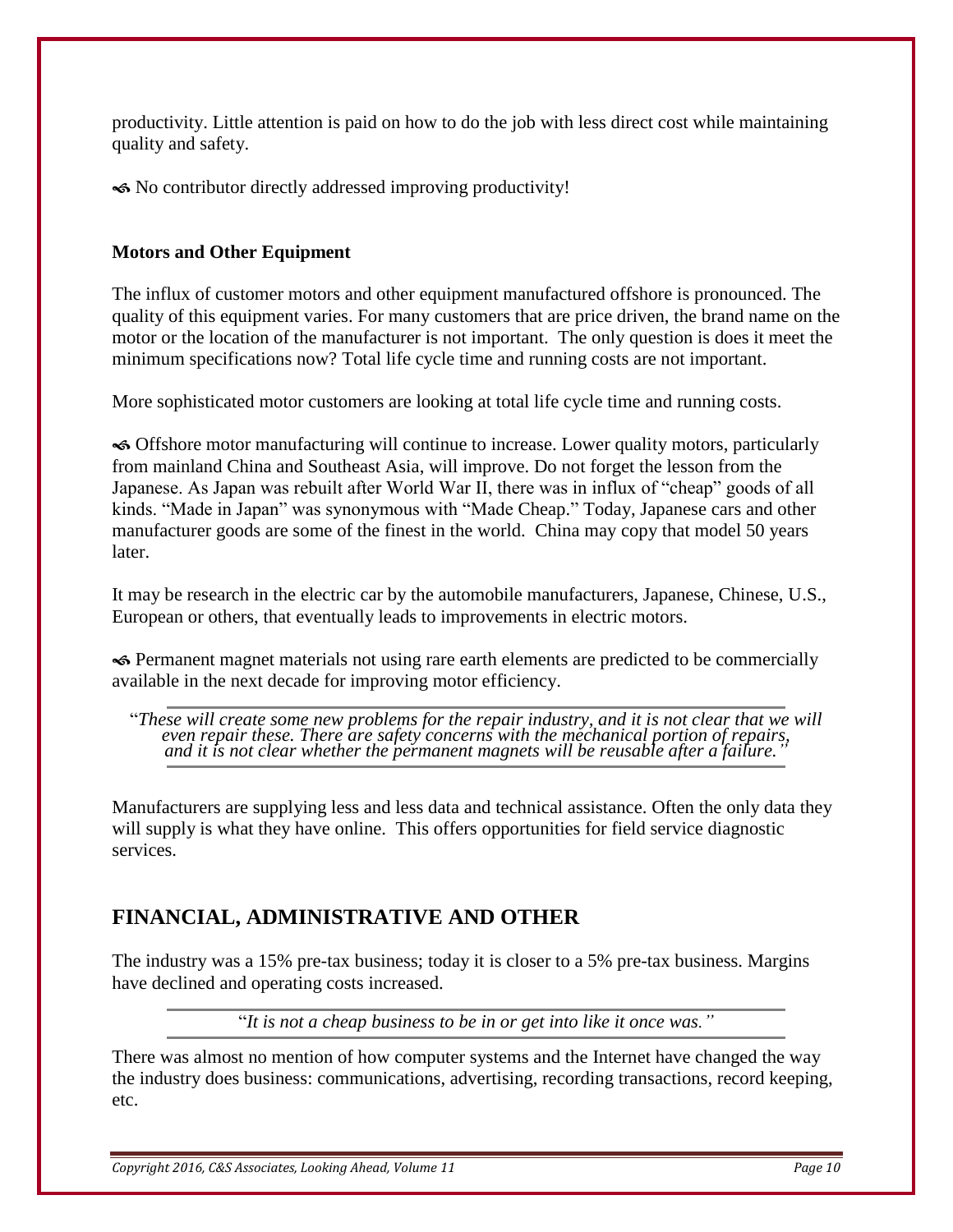#### **Financial Predictions**

- Profits will not increase substantially as a percent to sales without another economic breakthrough, such as what initially happened with fracking and the oil boom up until the Saudis and OPEC lowered oil prices.
- Capital investments, particularly in testing and quality control, will continue to rise, thereby putting pressure on smaller shops.
- Interest rates will go up.
- Energy prices will stay reasonable unless or until the government adds more taxes.
- The economy will continue to cycle up and down as it has forever. A certain amount of uncertainty will be removed from the market after this presidential election, regardless of the outcome. This may free up some capital investment.

#### **Administrative Predictions**

- More paperwork will be required to be compliant in all government regulations. Much of it will be processed electronically over the Internet.
- Reliance on digital images of customer equipment, from the initial receipt through every process and testing step and until it is shipped, will become standard.

"*All employees will be wirelessly connected recording both activities and their location."*

"*Many employees will report directly to (remote) job sites. Amazon will deliver parts by drone*."

**Other Interesting Predictions from the contributors**

"*Motor protection will become a saleable service"*

"*Motor shops may become suppliers of rotating torque with 'guaranties' for uptime, shaft accuracy, etc. "*

"*Internet (cloud) based equipment monitoring of motors: Motors will join the Internet of things."*

"*EASA may have to consider merging with another industry group."*

"(*With one out of six in people in the U.S. having a Hispanic background), bilingual skills will become more important."*

*Copyright 2016, C&S Associates, Looking Ahead, Volume 11 Page 11*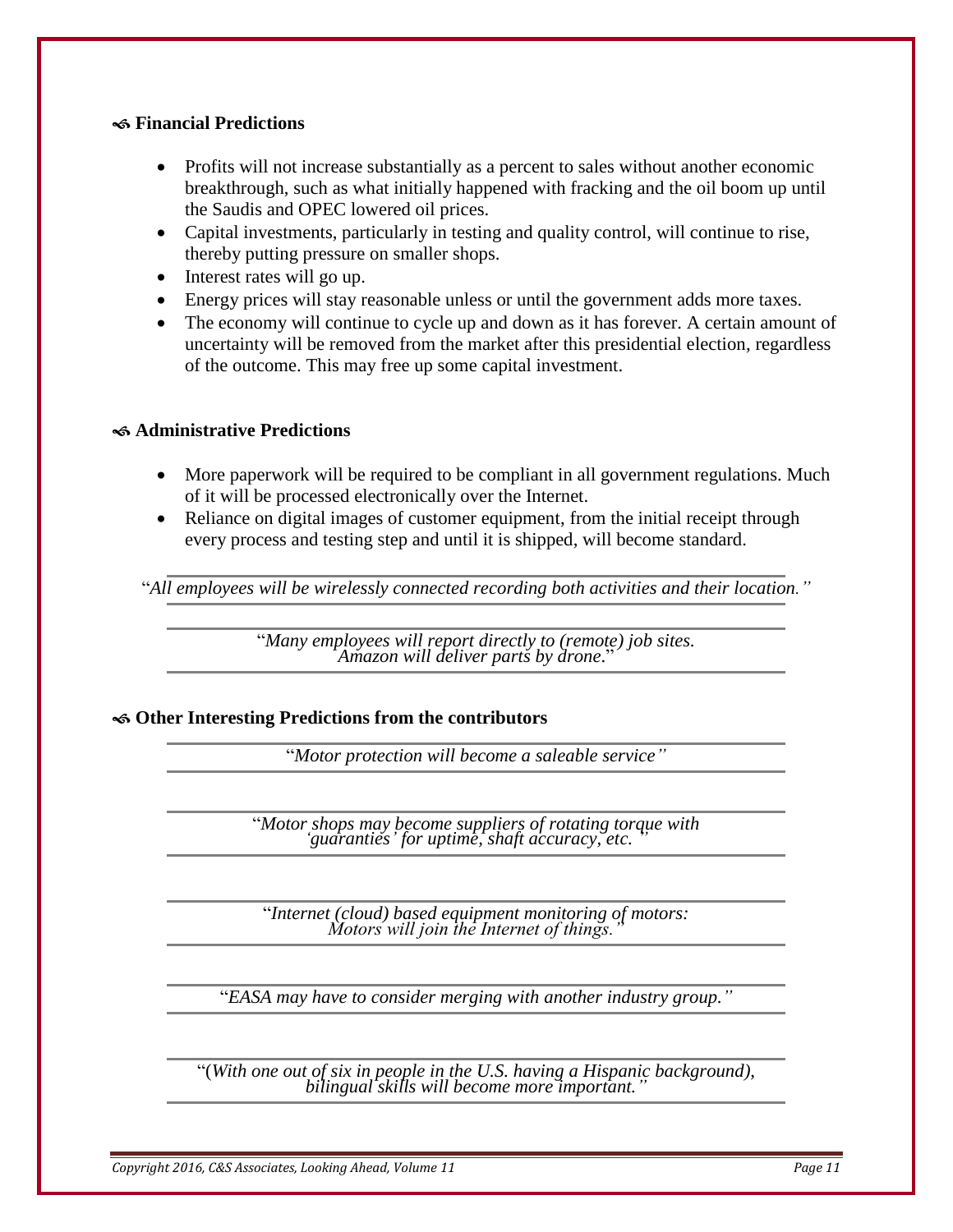#### **WRAP UP**

Hopefully, you have found the information in this newsletter valuable. Whether you agree or disagree with the predictions made, at least you have considered the topics in relation to the future of your company.

I only send one issue of *Looking Ahead* each year. If a major economic or geopolitical event were to occur, I might send an addendum, but never more than two mailings a year. To be added to the mailing list for this free newsletter, please send me an email. If you wish to be removed from this mailing list, please send me a reply email from the email address that received this newsletter. Put the word REMOVE in the subject line. Past issues of *Looking Ahead* may be referenced at [http://www.value-a-business.com/LookingAhead.](http://www.value-a-business.com/LookingAhead)

To compliment my business valuation work on selling and buying companies, I am pleased to announce that I recently earned the Certified Valuation Analyst (CVA) designation from the National Association of Certified Valuators and Analysts. Most attorneys, banks, state and federal courts of law, the Internal Revenue Service and the SBA recognize CVA designees as business valuation experts for legal, tax and financing matters.

My thanks to everyone who contributed to this newsletter. They are listed at the end of the newsletter. While competitive, one of the greatest strengths of this industry is the willingness of independent companies to cooperate and share information, equipment, and in some natural emergencies, personnel.

Please send any questions or comments regarding this newsletter to the email address below.

Pete Smith

Pete Smith

Certified Valuation Analyst, (CVA), National Association of Certified Valuators and Analysts (NACVA) Accredited in Business Appraisal Review (ABAR) 35 years of experience working with owners of apparatus service companies

Email Address: petesmith@value-a-business.com Website: [http://www.value-a-business.com](http://www.value-a-business.com/) Office: (205) 987-5315, Cell: (205) 837-4845